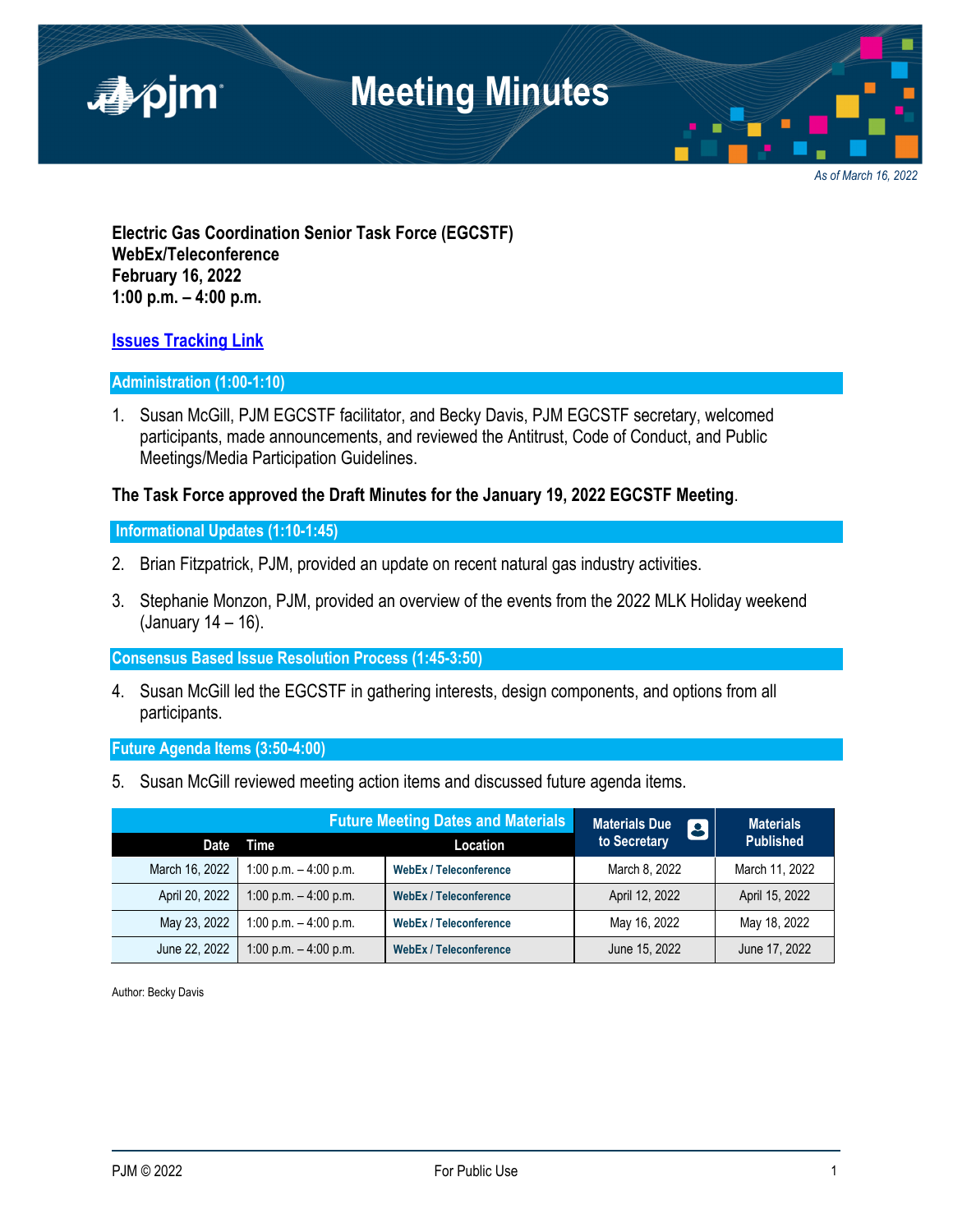

# **Meeting Minutes**

*As of March 16, 2022*

| <b>Last Name</b> | <b>First Name</b> | <b>Company Name</b>                        | Sector                    |
|------------------|-------------------|--------------------------------------------|---------------------------|
| Agen             | Matthew           | American Gas Association                   | None                      |
| Anders           | David             | PJM Interconnection                        | None                      |
| Bagot            | Nancy             | Electric Power Supply Association          | None                      |
| <b>Benchek</b>   | Jim               | <b>FirstEnergy Corporation</b>             | <b>Transmission Owner</b> |
| Borum            | Larry             | Illinois Commerce Commission               | None                      |
| <b>Bruce</b>     | Susan             | McNees Wallace & Nurick LLC                | None                      |
| Callen           | Zachary           | Illinois Commerce Commission               | None                      |
| Canter           | David             | Appalachian Power Company (AEP Generation) | <b>Transmission Owner</b> |
| Cao              | Roger             | PJM Interconnection                        | None                      |
| Carroll          | Rebecca           | PJM Interconnection                        | None                      |
| Cerchio          | Gerard            | <b>Monitoring Analytics</b>                | None                      |
| Chang            | Sean              | Shell Energy North America (US), L.P.      | Other Supplier            |
| Christopher      | Mahila            | Public Utilities Commission of Ohio        | None                      |
| Corash           | Richard           | PSEG Energy Resources and Trade LLC        | Other Supplier            |
| Davis            | Elizabeth         | PJM Interconnection                        | None                      |
| Davis            | James             | Dominion Energy Generation Marketing, Inc. | Generation Owner          |
| <b>Dibble</b>    | Jay               | Calpine Energy Services, L.P.              | <b>Generation Owner</b>   |
| <b>Dillon</b>    | Matthew           | <b>UGI Development Company</b>             | Generation Owner          |
| Dugan            | Chuck             | East Kentucky Power Cooperative, Inc.      | <b>Transmission Owner</b> |
| <b>Elkins</b>    | Rachel            | American Transmission Systems, Inc.        | <b>Transmission Owner</b> |
| Fabiano          | Janell            | PJM Interconnection                        | None                      |
| Fan              | Zhenyu            | PJM Interconnection                        | None                      |
| Filomena         | Guy               | Customized Energy Solutions, Ltd.          | None                      |
| Fitzpatrick      | Brian             | PJM Interconnection                        | None                      |
| Foladare         | Kenneth           | Geenex Solar LLC                           | Other Supplier            |
| Ford             | Adrien            | Old Dominion Electric Cooperative          | Electric Distributor      |
| Fuess            | Christian         | PBF Power Marketing, LLC                   | End-Use Customer          |
| Gates            | Terry             | Appalachian Power Company (AEP Generation) | Transmission Owner        |
| Gilani           | Rehan             | ConEdison Energy, Inc.                     | Other Supplier            |
| Green            | Shelby            | Energy and Policy Institute                | None                      |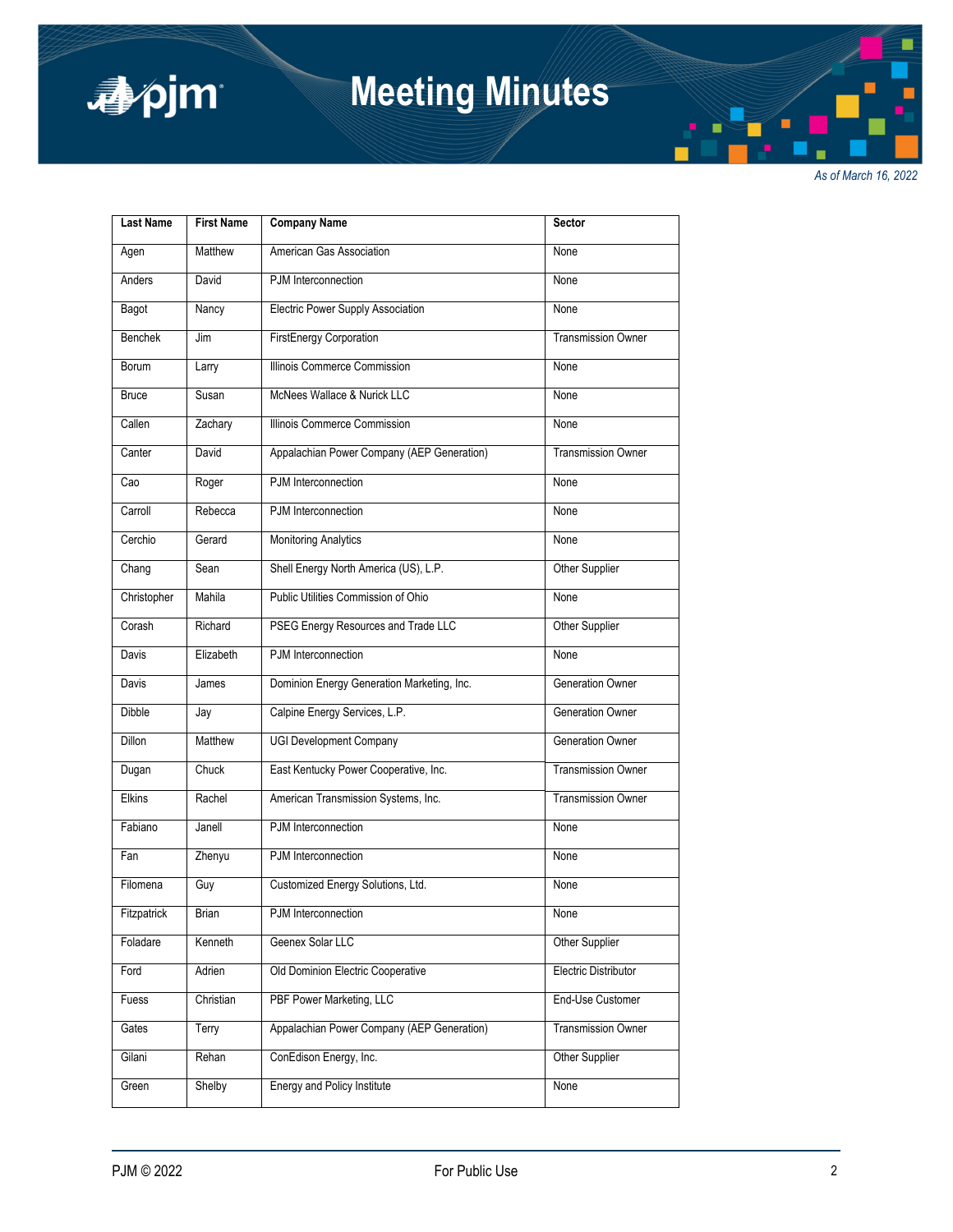

# **Meeting Minutes**

*As of March 16, 2022*

| Hastings      | David          | Market Interconnection Consulting Services    | None                      |
|---------------|----------------|-----------------------------------------------|---------------------------|
| Hauske        | Thomas         | PJM Interconnection                           | None                      |
| Heinle        | Frederick      | Office of the Peoples Counsel                 | None                      |
| Hinson        | Dale           | Dominion Virginia Power                       | <b>Transmission Owner</b> |
| Hoatson       | Tom            | West Deptford Energy, LLC                     | <b>Generation Owner</b>   |
| Horning       | Lynn Marie     | Customized Energy Solutions, Ltd.             | None                      |
| Horstmann     | John           | Dayton Power & Light Company (The)            | <b>Transmission Owner</b> |
| Hull          | Gerit          | American Municipal Power, Inc.                | Electric Distributor      |
| Hyzinski      | Tom            | GT Power Group, LLC                           | None                      |
| ller          | Arthur         | Indiana Office of Utility Consumer Counselor  | None                      |
| J             | <b>Dreskin</b> | <b>INGAA</b>                                  | None                      |
| Jagtiani      | Patricia       | Natural Gas Supply Association                | None                      |
| Janicki       | Diane          | Boston Energy Trading and Marketing LLC       | Other Supplier            |
| Jennings      | Rob            | <b>API</b>                                    | None                      |
| Johnson       | Carl           | Customized Energy Solutions, Ltd.             | None                      |
| Johnston      | David          | Indiana Utility Regulatory Commission         | None                      |
| Josyula       | Siva           | <b>Monitoring Analytics</b>                   | None                      |
| Kogut         | George         | New York Power Authority                      | Other Supplier            |
| Lai           | Erin           | PJM Interconnection                           | None                      |
| Lockwood      | Dan            | PJM Interconnection                           | None                      |
| Mabry         | David          | McNees Wallace & Nurick LLC                   | None                      |
| McClelland    | Maura          | Public Utilities Commission of Ohio           | None                      |
| <b>McGill</b> | Susan          | PJM Interconnection                           | None                      |
| McGlynn       | Paul           | PJM Interconnection                           | None                      |
| Mihaly        | Imola          | Nautilus Power, LLC                           | Generation Owner          |
| Morrow        | Brian          | East Kentucky Power Cooperative, Inc.         | <b>Transmission Owner</b> |
| Oberleitner   | Mike           | Dominion Virginia Power                       | <b>Transmission Owner</b> |
| Ondayko       | <b>Brock</b>   | AEP Energy Partners, Inc. (AEP Gen Resources) | <b>Transmission Owner</b> |
| Pakela        | Greg           | DTE Energy Trading, Inc.                      | Other Supplier            |
| Phenix        | Michael        | TAQA Gen X LLC                                | Generation Owner          |
| Pilong        | Christopher    | PJM Interconnection                           | None                      |
| Procuniar     | Jason          | Buckeye Power, Inc.                           | Electric Distributor      |